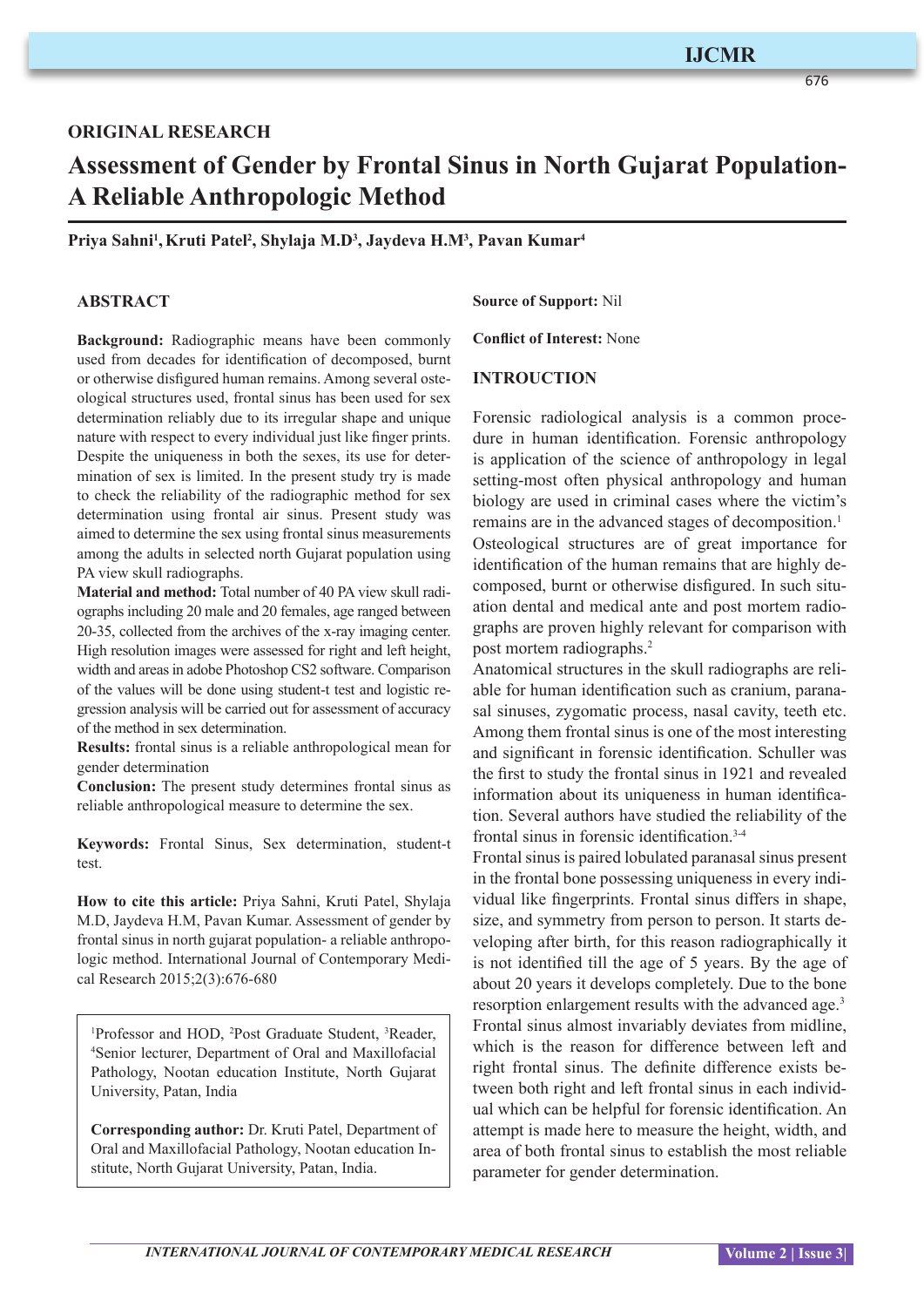Thus, present study is aimed to determine the sex of adults in North Gujarat population using frontal sinus.

#### **MATERIALS AND METHODS**

The retrospective double blind study was conducted on North Gujarat population using 40 PA view skull radiographs taken from Hospital x-ray imaging center.

The age ranged from 18-35years. Determination of the sample size was done based on the studies conducted earlier. The group consisted of radiograph of 20 Males and 20 Females. The radiographs with minimal artifacts were selected. The digital radiographs were taken by the X fugi apparatus with the distance 1.8m from source to film, using an exposure of 70 kvp for 30 seconds at 20 mA. All the images were saved in high resolution jpeg format and transferred to adobe photoshop CS2 software. The measurements were taken in centimeters scale with the help of ruler tool.

A line joining two supercilliary arches was drawn which was considered as baseline from which the other measurements were taken. All the measurements were taken considering the line as base line.

The sinuses were measured for height and width. The area was calculated using these values.

- Right height (RH).
- Left height (LH)
- Right width (RW)
- Left width (LW)

Right area (RA) and left area (LA) were calculated by the formulae:

 $Area = Height X Width$ 

# **STATISTICS**

The statistical analysis was done using SPSS software version 10.0. The analysis of the frontal sinus measurement data was done by student-t test to compare the means of the measured dimensions for two genders.

Logistic regression model was applied, whereby parameters of the model were determined that allowed the prediction of probability of relevance of the males and females. In the logistic regression analysis multiplication of the value of each dimension with its corresponding coefficient (b) and adding the products together along with the appropriate constant (a) can determine the sex. For example, for the regression equation incorporating right height dimensions the logistic regression score (y) was calculated using the formula  $y = a + bx$ where 'b' stands for regression co-efficient, 'x' stands for the variable measured and 'a' is a constant. Individuals with scores greater than the 0.5 sectioning point are classified as males, while individuals with scores less than 0.5 were classified as females. The closer the value is to 1, the greater the probability that the individual is male, while a value closer to 0 indicates a greater probability of the individual being female.

# **RESULTS**

Among total 40 samples, 2 radiographs (5%) showed bilateral absence of the frontal sinus.

The descriptive variables means, standard deviation, standard error mean, and the p value is depicted in table.1

| <b>Variables</b>                                                                                                        | <b>GENDER</b> | N  | Mean | Std.<br><b>Deviation</b> | <b>Std. Error</b><br>Mean | Mean<br><b>Difference</b> | <b>P</b> Value |  |
|-------------------------------------------------------------------------------------------------------------------------|---------------|----|------|--------------------------|---------------------------|---------------------------|----------------|--|
| Left Heigth                                                                                                             | Male          | 18 | 2.12 | 0.468                    | 0.110                     | 0.63                      | < 0.0001       |  |
|                                                                                                                         | Female        | 20 | 1.49 | 0.394                    | 0.088                     |                           |                |  |
| Rigth Heigth                                                                                                            | Male          | 18 | 2.13 | 0.741                    | 0.175                     | 0.54                      | 0.015          |  |
|                                                                                                                         | Female        | 20 | 1.59 | 0.556                    | 0.124                     |                           |                |  |
| Left Width                                                                                                              | Male          | 18 | 3.59 | 0.582                    | 0.137                     | 0.84                      | 0.001          |  |
|                                                                                                                         | Female        | 20 | 2.76 | 0.860                    | 0.192                     |                           |                |  |
| Rigth Width                                                                                                             | Male          | 18 | 3.38 | 0.805                    | 0.190                     | 0.37                      | 0.144          |  |
|                                                                                                                         | Female        | 20 | 3.01 | 0.721                    | 0.161                     |                           |                |  |
| Left Area                                                                                                               | Male          | 18 | 7.64 | 2.097                    | 0.494                     | 3.29                      | < 0.0001       |  |
|                                                                                                                         | Female        | 20 | 4.35 | 2.182                    | 0.488                     |                           |                |  |
| Rigth Area                                                                                                              | Male          | 18 | 7.52 | 3.768                    | 0.888                     | 2.46                      | 0.030          |  |
|                                                                                                                         | Female        | 20 | 5.06 | 2.947                    | 0.659                     |                           |                |  |
| Table-1 The descriptive variables means, standard deviation, standard error mean, and the p value is depicted in table. |               |    |      |                          |                           |                           |                |  |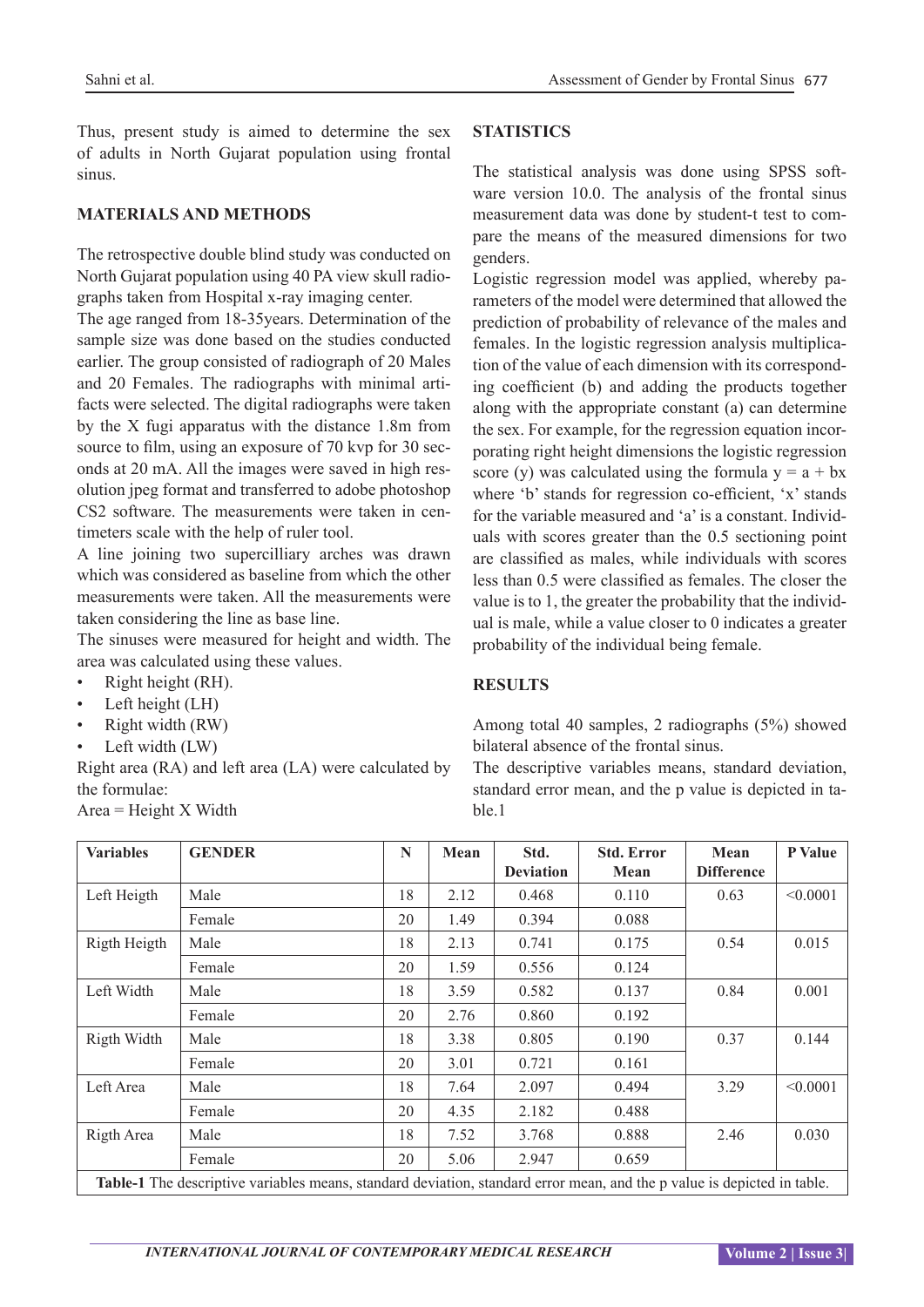The student-t test results shows the comparison of the means of two groups (males and females) for all variables studied. The strong indication of the differences can be seen between means of the male and female for all the variables except the right width  $(P < 0.05)$ .



**Figure-1:** Line joining two supercilliary arches was drawn which was considered as baseline from which the other measurements were taken. All the measurements were taken considering the line as base line



**Graph-1:** Showed the differences in the mean of the variables of male and female, which indicates means for the measurements of the male were constantly greater than the female.



**Graph-2:** Showed the mean difference for the left area and left height of the sinus were more than other variables which indicates these variables to be more predictive for the identification.

The subsequent logistic regression analysis is shown in table 2.

Table 3. showed regression co-efficient of all variables. Regression model shows the left area, left height and left width to be more predictive regresser for sex determination.the overall corrected classification indicates the accuracy rate of the left area 78.9% and left height 73.7% for the north Gujarat population.

### **DISCUSSION**

The anthropology mainly deals with the study of skeleton of the human remains. In forensic anthropology the easily applicable and low cost means of personal identification are necessary to establish.<sup>2</sup>

Determination of the sex is critical for the identification of an individual with advanced decomposition, mutilation, incineration of the body. It necessitates the use of skeletal remains among which the skull is the second best area of the body for sex identification. Morphomertic analysis of the mastoid process, gonial angle and paranasal sinuses have been used in the literature for sex determination. The frontal sinus is a paranasal sinus situated in the frontal bone has an important role in forensic anthropology due to its uniqueness in each individual like that of fingerprints.<sup>8</sup>

The present study showed that the morphology of the frontal sinus in both males and females were asymmetrical in each radiograph. Porbonika (1974) evaluated the frontal sinus growth in children of the age 1 to 13years. She observed beginning of the sinus growth at thirteenth month of age, being the same for both sexes. The growth goes up to the age of 20 years when the parameters starts diverging in girls which shows horizontal enlargement while boys shows vertical enlargement of the sinus. This fact may contribute to the difference between the sinus morphology between two genders observed.<sup>14</sup> This was observed in present study also.

The size of the frontal sinus may be related to environmental factors. Environmental and genetic factors control the frontal sinus configuration within each population. Koertvelyessy (1986) studied frontal sinus in Eskimos and stated that degree of pneumatization correlates positively with the degree of environmental coldness in which the population lives. The other systemic factors affecting the frontal sinus morphology are craniofacial configuration, the thickness of the frontal bone and the growth hormone levels.<sup>6</sup>

2 cases (5%) showed absence of the frontal sinus (1 unilateral and 1 bilateral) in the present study. Atif aydiuhoglu and co-worker studied absence of the frontal sinus in Turkish individuals and has reported that the frequency of the absence of the frontal sinus differs in different ethnic populations.<sup>6</sup> A similar study done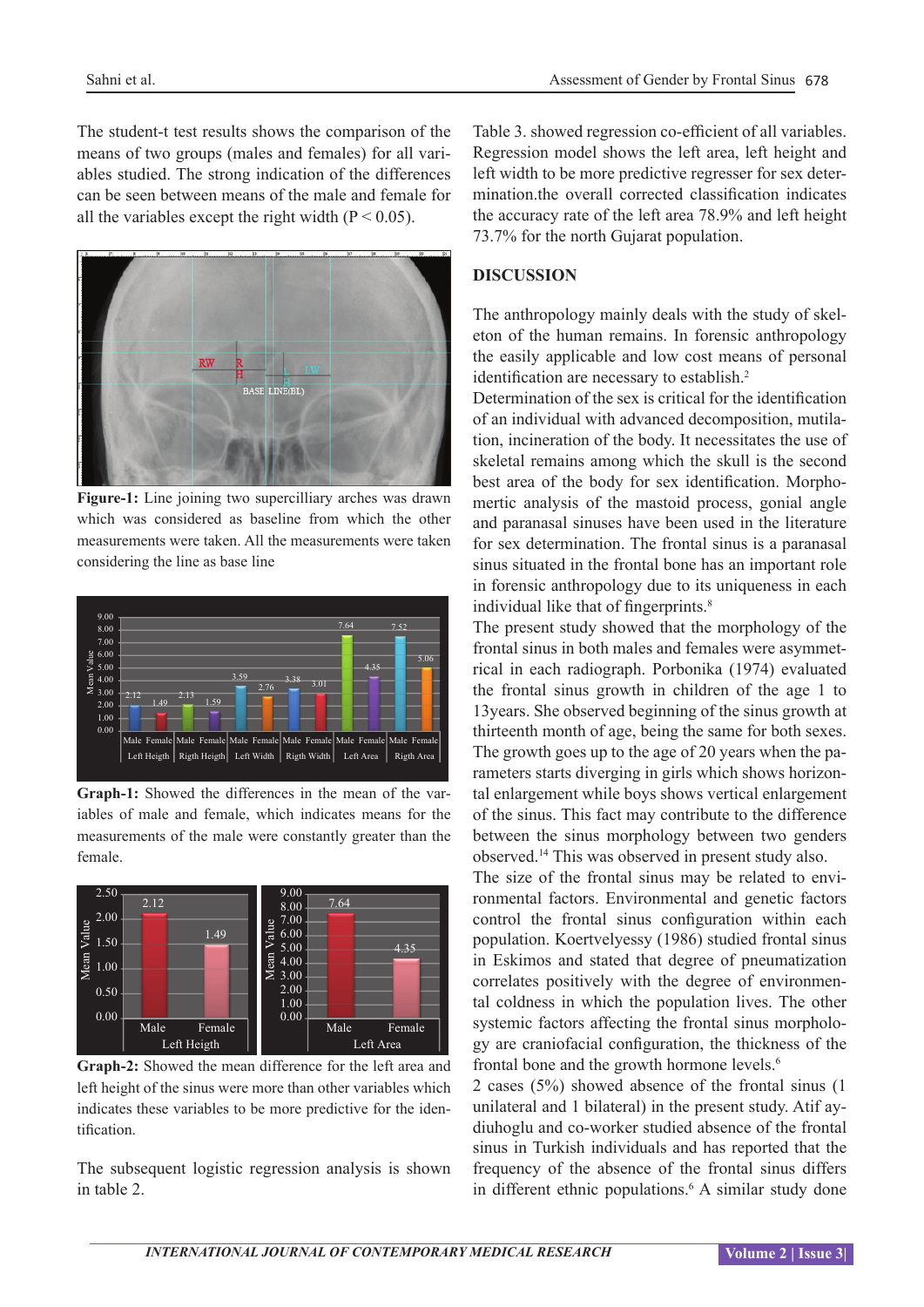| <b>Parameters</b>                                                                       | Logistic regression $y=a+bx$ | P for b | $-2log$<br>LL | $x2$ for<br>model fit | P value  | % of overall correct-<br>ed classification |
|-----------------------------------------------------------------------------------------|------------------------------|---------|---------------|-----------------------|----------|--------------------------------------------|
| Left Heigth                                                                             | $yLH = -3.46 + 6.27x$        | 0.002   | 36.09         | 16.49                 | < 0.0001 | 73.7                                       |
| Rigth Heigth                                                                            | $yRH=-1.51+2.85x$            | 0.030   | 45.93         | 11.96                 | < 0.0001 | 71.1                                       |
| Left Width                                                                              | $yLW = -1.70 + 5.60x$        | 0.007   | 41.29         | 11.28                 | < 0.0001 | 73.7                                       |
| Rigth Width                                                                             | $yRW=0.660+2.22x$            | 0.145   | 50.31         | 5.99                  | < 0.0001 | 63.2                                       |
| Left Area                                                                               | $yLA = -0.679 + 4.14x$       | 0.002   | 35.35         | 17.23                 | < 0.0001 | 78.9                                       |
| Rigth Area                                                                              | $yRA = -0.232 + 1.56x$       | 0.044   | 47.57         | 5.01                  | < 0.0001 | 71.1                                       |
| Table-2 Measurement of association between estimated probability and observed responses |                              |         |               |                       |          |                                            |

| Variables (x)                                     | <b>Regression</b><br>co-efficient (b | P value<br>for <b>b</b> | $-2log$<br>LL | $x2$ for<br>model fit | P value  | % of overall corrected<br>classification |  |
|---------------------------------------------------|--------------------------------------|-------------------------|---------------|-----------------------|----------|------------------------------------------|--|
| Left Heigth                                       | $-10.67$                             | < 0.0001                | 30.129        | 8.23                  | < 0.0001 | 81.6                                     |  |
| Rigth Heigth                                      | $-7.11$                              | 0.016                   |               |                       |          |                                          |  |
| Left Width                                        | $-5.71$                              | 0.002                   |               |                       |          |                                          |  |
| Rigth Width                                       | $-3.53$                              | 0.136                   |               |                       |          |                                          |  |
| Left Area                                         | 2.40                                 | < 0.0001                |               |                       |          |                                          |  |
| Rigth Area                                        | 1.90                                 | 0.030                   |               |                       |          |                                          |  |
| Constant                                          | 36.15                                | 0.011                   |               |                       |          |                                          |  |
| Table-3: Regression co-efficient of all variables |                                      |                         |               |                       |          |                                          |  |

by Anuj Jain (2013) assessing frontal sinus aplasisa showed 2.5% and 0.84% absence in male and female respectively.10 He concluded that frequency of the frontal sinus aplasia is low and the might be related to the environmental factor i.e. warm climate. He suggested that the anatomical variation of the paranasal sinuses may be related to sinus disease and frequency of an absence of the sinus shows racial difference.<sup>10</sup>

40 PA view skull radiographs of the adult males and females of age 18-35 years were studied for the assessment of frontal sinus dimensions.

In the present study the mean values for height of the right side sinus for males and females were 2.13 cm and  $1.59$  cm, which was less significant.<sup>1</sup>

Camargo et al. used logistic regression analysis in Brazilian population for gender determination using frontal sinus and found 79.7% precision. In the present study it was 81.6 %.<sup>2</sup> The results of the present study showed the mean difference of all parameters measured had higher values in males then the females.

The mean value of the height of the frontal sinus on left side of male and female was 2.12cm and 1.49cm (Table 1). This suggested the left height to be a highly significant parameter (p<0.0001). Chetan Belaldavar(2014) studied frontal sinus in Indian population and found a significant difference between male and female in left height of the sinus. The means of the width of the frontal sinus on the

left side in male and female was 3.59cm and 2.77cm (table 1), which was highly significant. While the right width shows the mean value of 3.38cm and 3.01cm, which was statistically not significant. Contradictor y to this camargo et al.<sup>2</sup> and chetan belaldavar<sup>1</sup> found the right width to be a significant parameter.

The means of the left area in male and female was 7.64cm<sup>2</sup> and 4.33 cm<sup>2</sup> (Table 1), which was highly significant. While the right area shows the mean value of  $7.52 \text{ cm}^2$  and  $5.06 \text{ cm}^2$ . The left area specifically had the highly significant value that agrees the statement Chetan belaldavar, who found the left height and left area to be better regresser.<sup>1</sup>

According to the logistic regression analysis (table 2) the overall corrected classification indicates the accuracy rate of the left area 78.9% and left height 73.7% for the North Gujarat population. This shows that the left variables are more predictive than the right in the present study. Chetan Belaldavar (2014) studied logistic regression model that provided 64% accuracy in determining sex and stated that left height and area are more accurate in sex determination.<sup>1</sup>

The left area and left height are more reliable parameter for sex determination in our study.

# **CONCLUSION**

The present study determines the usefulness of the